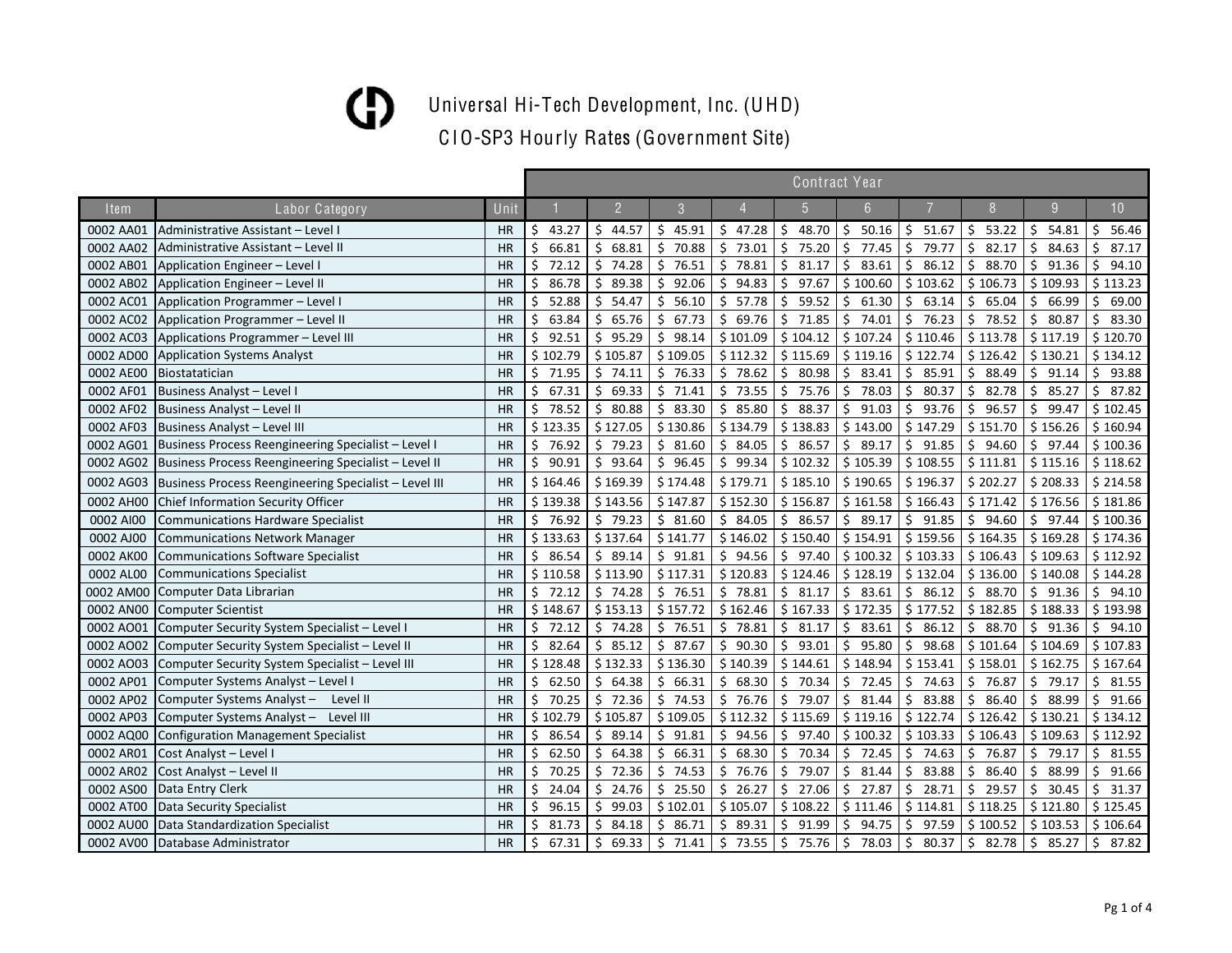Universal Hi-Tech Development, Inc. (UHD)

|           |                                                      |           |             |                |              |             |             | <b>Contract Year</b> |                       |             |             |             |
|-----------|------------------------------------------------------|-----------|-------------|----------------|--------------|-------------|-------------|----------------------|-----------------------|-------------|-------------|-------------|
| Item      | Labor Category                                       | Unit      |             | $\overline{2}$ | 3            |             | 5           | 6                    |                       | 8           | 9           | 10          |
| 0002 AW01 | Database Management Specialist - Level I             | <b>HR</b> | 62.50<br>\$ | \$64.38        | \$66.31      | \$68.30     | \$70.34     | \$<br>72.45          | \$74.63               | \$76.87     | \$79.17     | \$31.55     |
| 0002 AW02 | Database Management Specialist - Level II            | HR        | Ś<br>81.73  | \$84.18        | Ś.<br>86.71  | 89.31<br>\$ | \$<br>91.99 | Ś.<br>94.75          | 97.59<br>Ŝ.           | \$100.52    | \$103.53    | \$106.64    |
| 0002 AW03 | Database Management Specialist - Level III           | HR        | \$113.07    | \$116.46       | \$119.96     | \$123.55    | \$127.26    | \$131.08             | \$135.01              | \$139.06    | \$143.23    | \$147.53    |
| 0002 AX01 | Database Specialist - Level I                        | <b>HR</b> | \$<br>48.08 | \$<br>49.52    | \$51.01      | \$52.54     | \$<br>54.11 | \$<br>55.74          | \$<br>57.41           | \$<br>59.13 | \$<br>60.91 | \$<br>62.73 |
| 0002 AX02 | Database Specialist - Level II                       | <b>HR</b> | \$<br>63.14 | \$<br>65.03    | \$<br>66.99  | \$<br>68.99 | \$<br>71.06 | \$<br>73.20          | \$.<br>75.39          | \$<br>77.65 | \$<br>79.98 | \$<br>82.38 |
| 0002 AX03 | Database Specialist - Level III                      | <b>HR</b> | Ś<br>92.51  | Ŝ.<br>95.29    | Ś.<br>98.14  | \$101.09    | \$104.12    | \$107.24             | \$110.46              | \$113.78    | \$117.19    | \$120.70    |
| 0002 AY00 | Data Warehousing Administrator                       | HR        | \$113.07    | \$116.46       | \$119.96     | \$123.55    | \$127.26    | \$131.08             | \$135.01              | \$139.06    | \$143.23    | \$147.53    |
| 0002 AZ00 | Data Warehouse Analyst                               | HR        | 81.73<br>\$ | \$84.18        | \$86.71      | \$89.31     | \$91.99     | \$<br>94.75          | \$97.59               | \$100.52    | \$103.53    | \$106.64    |
| 0002 BA00 | Data Warehouse Programmer                            | <b>HR</b> | Ś<br>96.15  | \$99.03        | \$102.01     | \$105.07    | \$108.22    | \$111.46             | \$114.81              | \$118.25    | \$121.80    | \$125.45    |
| 0002 BB00 | Disaster Recovery Specialist                         | <b>HR</b> | 96.15<br>\$ | \$99.03        | \$102.01     | \$105.07    | \$108.22    | \$111.46             | \$114.81              | \$118.25    | \$121.80    | \$125.45    |
| 0002 BC01 | Document Control Specialist - Level I                | <b>HR</b> | \$<br>43.27 | \$44.57        | \$45.91      | \$47.28     | \$48.70     | \$<br>50.16          | $\mathsf{S}$<br>51.67 | \$53.22     | \$54.81     | \$56.46     |
| 0002 BC02 | Document Control Specialist - Level II               | <b>HR</b> | 52.88<br>\$ | \$54.47        | \$<br>56.10  | \$57.78     | \$<br>59.52 | \$<br>61.30          | 63.14<br>Ŝ.           | \$<br>65.04 | \$<br>66.99 | Ś.<br>69.00 |
| 0002 BC03 | Document Control Specialist - Level III              | HR        | Ś.<br>77.09 | \$79.40        | Ś.<br>81.78  | Ŝ.<br>84.24 | Ŝ.<br>86.77 | Ŝ.<br>89.37          | 92.05<br>Ŝ.           | Ŝ.<br>94.81 | Ś<br>97.66  | \$100.58    |
| 0002 BD01 | Document Support Specialist - Level I                | HR        | Ś.<br>38.46 | \$39.61        | Ś.<br>40.80  | 42.03<br>Ŝ. | \$<br>43.29 | 44.59<br>Ś.          | 45.92<br>Ś.           | Ŝ.<br>47.30 | Ś<br>48.72  | Ś.<br>50.18 |
| 0002 BD02 | Document Support Specialist - Level II               | HR        | Ś<br>52.88  | \$<br>54.47    | Ś.<br>56.10  | Ŝ.<br>57.78 | \$<br>59.52 | Ś.<br>61.30          | Ś.<br>63.14           | \$<br>65.04 | 66.99<br>Ś  | Ś.<br>69.00 |
| 0002 BE00 | Duplicating Machine Operator                         | HR        | Ś<br>27.88  | \$<br>28.72    | Ś.<br>29.58  | Ŝ.<br>30.47 | \$<br>31.38 | Ś.<br>32.32          | 33.29<br>Ŝ.           | \$<br>34.29 | Ś.<br>35.32 | Ŝ.<br>36.38 |
| 0002 BF00 | Electronic Data Interchange (EDI) Specialist         | <b>HR</b> | Ś<br>88.46  | \$<br>91.11    | 93.85<br>Ŝ.  | Ŝ.<br>96.66 | \$<br>99.56 | \$102.55             | \$105.63              | \$108.79    | \$112.06    | \$115.42    |
| 0002 BG00 | <b>Electronic Meeting Technographer</b>              | <b>HR</b> | \$<br>43.27 | \$44.57        | \$<br>45.91  | \$<br>47.28 | \$<br>48.70 | \$<br>50.16          | \$51.67               | \$53.22     | \$54.81     | Ś.<br>56.46 |
| 0002 BH00 | <b>Enterprise Resource Planning (ERP) Specialist</b> | <b>HR</b> | \$139.38    | \$143.56       | \$147.87     | \$152.30    | \$156.87    | \$161.58             | \$166.43              | \$171.42    | \$176.56    | \$181.86    |
| 0002 BIOO | Facilitator                                          | <b>HR</b> | \$<br>72.12 | \$74.28        | \$76.51      | \$78.81     | \$<br>81.17 | \$<br>83.61          | \$86.12               | \$<br>88.70 | \$91.36     | \$<br>94.10 |
| 0002 BJ00 | Financial Analyst - IT                               | <b>HR</b> | 97.65<br>Ś. | \$100.58       | \$103.60     | \$106.70    | \$109.91    | \$113.20             | \$116.60              | \$120.10    | \$123.70    | \$127.41    |
| 0002 BK01 | Functional Analyst - Level I                         | <b>HR</b> | 59.62<br>Ś  | \$61.41        | \$63.25      | \$65.15     | \$<br>67.10 | \$<br>69.12          | \$71.19               | 73.33<br>\$ | \$<br>75.52 | \$77.79     |
| 0002 BK02 | Functional Analyst - Level II                        | <b>HR</b> | Ś<br>86.54  | \$89.14        | Ś.<br>91.81  | \$<br>94.56 | \$<br>97.40 | \$100.32             | \$103.33              | \$106.43    | \$109.63    | \$112.92    |
| 0002 BL01 | General Clerk - Level I                              | HR        | 26.44<br>Ś  | \$27.23        | 28.05<br>\$  | 28.89<br>Ŝ. | \$<br>29.76 | Ś.<br>30.65          | 31.57<br>\$           | \$<br>32.52 | Ś.<br>33.49 | 34.50<br>\$ |
| 0002 BL02 | General Clerk - Level II                             | <b>HR</b> | Ś<br>38.46  | \$<br>39.61    | Ś.<br>40.80  | Ŝ.<br>42.03 | \$<br>43.29 | 44.59<br>Ś.          | 45.92<br>Ŝ.           | \$<br>47.30 | Ś.<br>48.72 | Ś.<br>50.18 |
| 0002 BL03 | General Clerk - Level III                            | <b>HR</b> | \$<br>62.50 | \$<br>64.38    | Ś.<br>66.31  | Ŝ.<br>68.30 | \$<br>70.34 | 72.45<br>Ś.          | 74.63<br>Ŝ.           | \$<br>76.87 | Ś.<br>79.17 | Ś.<br>81.55 |
| 0002 BM00 | Geographic Information System (GIS) Specialist       | HR        | Ś<br>91.35  | \$<br>94.09    | \$<br>96.91  | \$<br>99.82 | \$102.82    | \$105.90             | \$109.08              | \$112.35    | \$115.72    | \$119.19    |
| 0002 BN00 | Graphical User Interface Designer                    | <b>HR</b> | 86.54<br>\$ | \$<br>89.14    | \$<br>91.81  | 94.56<br>\$ | \$<br>97.40 | \$100.32             | \$103.33              | \$106.43    | \$109.63    | \$112.92    |
| 0002 BO00 | <b>Graphics Specialist</b>                           | <b>HR</b> | Ś<br>69.69  | Ś.<br>71.78    | Ś.<br>73.93  | Ŝ.<br>76.15 | \$<br>78.44 | 80.79<br>Ś           | 83.21<br>Ś.           | \$<br>85.71 | Ś.<br>88.28 | Ś.<br>90.93 |
| 0002 BP00 | Hardware Draftsman                                   | HR        | 69.69<br>Ś  | \$<br>71.78    | Ś.<br>73.93  | Ŝ.<br>76.15 | Ś.<br>78.44 | Ś<br>80.79           | 83.21<br>Ś            | Ŝ.<br>85.71 | \$<br>88.28 | Ś.<br>90.93 |
| 0002 BQ01 | Hardware Installation Technician - Level I           | HR        | 57.69<br>Ś  | \$<br>59.42    | 61.20<br>Ŝ.  | \$<br>63.04 | Ś.<br>64.93 | Ś.<br>66.88          | 68.88<br>Ś            | 70.95<br>Ŝ. | Ś.<br>73.08 | 75.27<br>Ŝ. |
| 0002 BQ02 | Hardware Installation Technician - Level II          | HR        | Ś<br>70.25  | \$<br>72.36    | \$<br>74.53  | 76.76<br>\$ | \$<br>79.07 | Ś.<br>81.44          | 83.88<br>Ś            | 86.40<br>Ŝ. | \$<br>88.99 | 91.66<br>Ŝ. |
| 0002 BR00 | Hardware Specialist – Information Technology         | <b>HR</b> | \$<br>67.31 | \$<br>69.33    | \$<br>71.41  | \$<br>73.55 | \$<br>75.76 | Ś.<br>78.03          | 80.37<br>Ŝ.           | \$<br>82.78 | \$<br>85.27 | Ŝ.<br>87.82 |
| 0002 BS00 | <b>Help Desk Manager</b>                             | HR        | \$<br>97.65 | \$100.58       | \$103.60     | \$106.70    | \$109.91    | \$113.20             | \$116.60              | \$120.10    | \$123.70    | \$127.41    |
| 0002 BT00 | <b>Help Desk Specialist</b>                          | <b>HR</b> | 57.69<br>Ś  | \$<br>59.42    | \$.<br>61.20 | \$<br>63.04 | \$<br>64.93 | 66.88<br>\$          | 68.88<br>\$           | 70.95<br>\$ | \$<br>73.08 | 75.27<br>Ŝ. |
| 0002 BU01 | Imaging Specialist/Technician – Level I              | <b>HR</b> | \$<br>52.88 | \$54.47        | \$<br>56.10  | \$57.78     | \$<br>59.52 | \$<br>61.30          | \$<br>63.14           | \$<br>65.04 | \$<br>66.99 | \$<br>69.00 |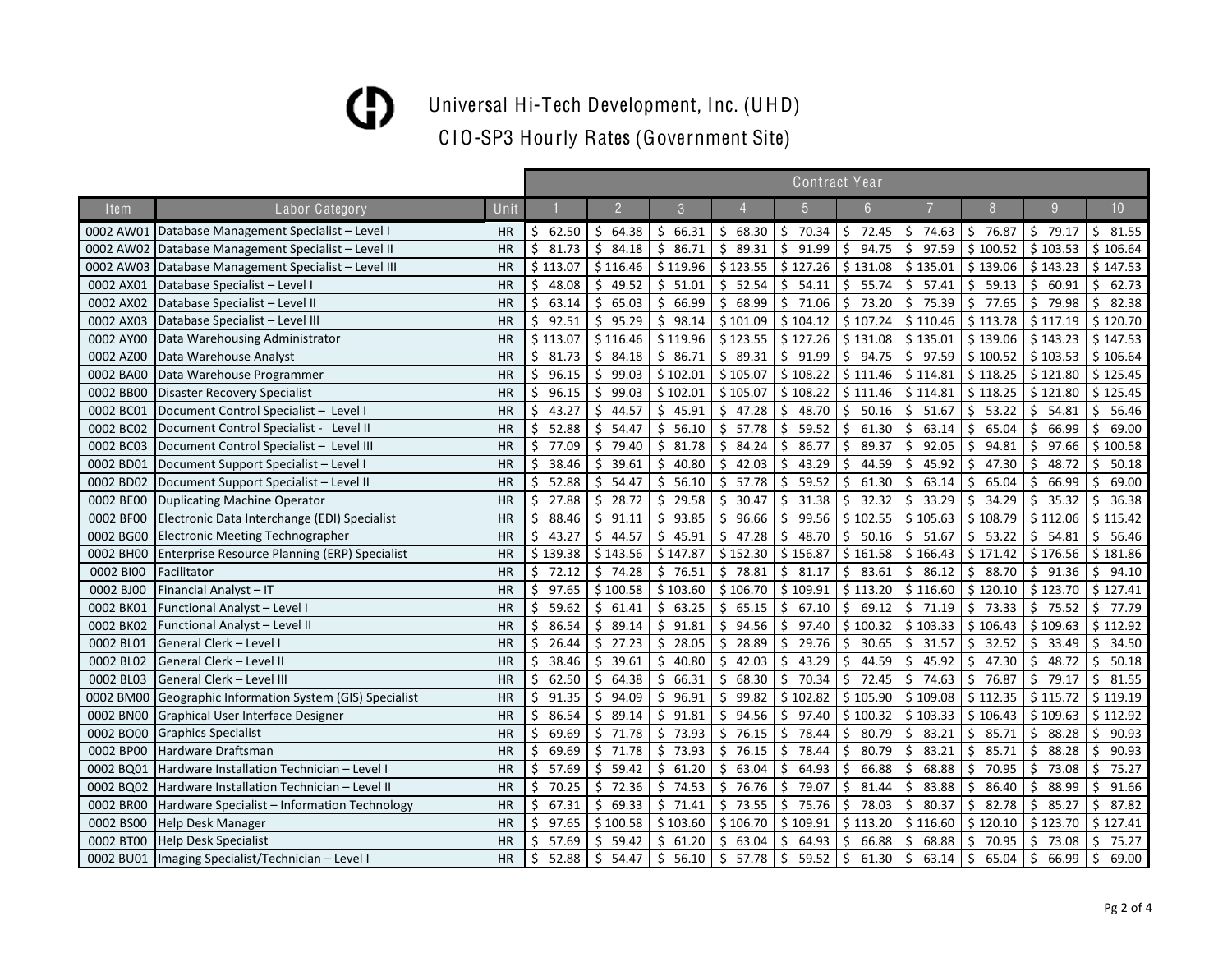Universal Hi-Tech Development, Inc. (UHD)

|             |                                                |           | <b>Contract Year</b> |                |               |                        |                        |             |             |             |             |             |  |  |
|-------------|------------------------------------------------|-----------|----------------------|----------------|---------------|------------------------|------------------------|-------------|-------------|-------------|-------------|-------------|--|--|
| <b>Item</b> | Labor Category                                 | Unit      |                      | $\overline{2}$ | $\mathcal{S}$ |                        | 5                      | 6           |             | 8           | 9           | 10          |  |  |
| 0002 BU02   | Imaging Specialist/Technician - Level II       | <b>HR</b> | 62.00<br>Ś.          | \$63.86        | Ś.<br>65.78   | \$67.75                | \$69.78                | \$71.87     | $5$ 74.03   | \$76.25     | $5$ 78.54   | \$80.90     |  |  |
| 0002 BU03   | Imaging Specialist/Technician - Level III      | <b>HR</b> | \$102.79             | \$105.87       | \$109.05      | \$112.32               | \$115.69               | \$119.16    | \$122.74    | \$126.42    | \$130.21    | \$134.12    |  |  |
| 0002 BV00   | Informatic Specialist/Bioinformatician         | <b>HR</b> | \$158.11             | \$162.85       | \$167.74      | \$172.77               | \$177.95               | \$183.29    | \$188.79    | \$194.46    | \$200.29    | \$206.30    |  |  |
| 0002 BW01   | Information Engineer - Level I                 | <b>HR</b> | 86.54<br>Ś           | Ś.<br>89.14    | Ś.<br>91.81   | 94.56<br>\$            | \$<br>97.40            | \$100.32    | \$103.33    | \$106.43    | \$109.63    | \$112.92    |  |  |
| 0002 BW02   | Information Engineer - Level II                | <b>HR</b> | 99.17<br>Ś           | \$102.15       | \$105.21      | \$108.37               | \$111.62               | \$114.97    | \$118.41    | \$121.97    | \$125.63    | \$129.39    |  |  |
| 0002 BX00   | <b>Information Resource Management Analyst</b> | <b>HR</b> | \$110.58             | \$113.90       | \$117.31      | \$120.83               | \$124.46               | \$128.19    | \$132.04    | \$136.00    | \$140.08    | \$144.28    |  |  |
| 0002 BY00   | <b>Information Systems Training Specialist</b> | <b>HR</b> | Ś<br>81.73           | \$<br>84.18    | Ŝ.<br>86.71   | \$89.31                | \$<br>91.99            | Ŝ.<br>94.75 | Ŝ.<br>97.59 | \$100.52    | \$103.53    | \$106.64    |  |  |
| 0002 BZ00   | IT Policy/Legislative Specialist               | <b>HR</b> | 96.15<br>\$          | \$<br>99.03    | \$102.01      | \$105.07               | \$108.22               | \$111.46    | \$114.81    | \$118.25    | \$121.80    | \$125.45    |  |  |
| 0002 CA00   | IT Strategic/Capital Planner                   | <b>HR</b> | \$111.50             | \$114.85       | \$118.29      | \$121.84               | \$125.49               | \$129.26    | \$133.14    | \$137.13    | \$141.24    | \$145.48    |  |  |
| 0002 CB00   | Knowledge Management Specialist                | <b>HR</b> | \$100.96             | \$103.99       | \$107.11      | \$110.32               | \$113.63               | \$117.04    | \$120.55    | \$124.17    | \$127.89    | \$131.73    |  |  |
| 0002 CC00   | Librarian                                      | <b>HR</b> | 51.39<br>\$          | \$<br>52.93    | \$<br>54.52   | $\frac{1}{2}$<br>56.16 | \$57.84                | \$<br>59.58 | 61.36<br>Ŝ. | \$<br>63.20 | \$<br>65.10 | \$67.05     |  |  |
| 0002 CD00   | Librarian Technician                           | <b>HR</b> | \$<br>33.65          | \$<br>34.66    | \$<br>35.70   | \$<br>36.77            | \$37.87                | \$<br>39.01 | Ś.<br>40.18 | \$<br>41.39 | Ś.<br>42.63 | Ŝ.<br>43.91 |  |  |
| 0002 CE00   | Medical Billing/Account Management Specialist  | <b>HR</b> | Ś<br>57.69           | Ś.<br>59.42    | 61.20<br>Ś.   | Ś<br>63.04             | \$<br>64.93            | 66.88<br>Ś  | 68.88<br>Ŝ. | Ŝ.<br>70.95 | Ś<br>73.08  | 75.27<br>Ŝ. |  |  |
| 0002 CF00   | Modeling and Simulation Specialist             | <b>HR</b> | Ś<br>91.35           | \$<br>94.09    | 96.91<br>Ś    | Ś.<br>99.82            | \$102.82               | \$105.90    | \$109.08    | \$112.35    | \$115.72    | \$119.19    |  |  |
| 0002 CG00   | Network Administrator                          | HR        | \$<br>72.12          | \$<br>74.28    | 76.51<br>Ŝ.   | \$<br>78.81            | \$<br>81.17            | Ś.<br>83.61 | Ś.<br>86.12 | \$<br>88.70 | \$<br>91.36 | Ś.<br>94.10 |  |  |
| 0002 CH00   | Network Draftsman                              | <b>HR</b> | 62.50                | 64.38<br>\$    | 66.31<br>Ś.   | 68.30<br>Ś.            | \$<br>70.34            | 72.45<br>\$ | 74.63<br>Ŝ. | 76.87<br>\$ | \$<br>79.17 | Ś.<br>81.55 |  |  |
| 0002 CI01   | Network Installation Technician - Level I      | <b>HR</b> | Ś<br>62.50           | Ŝ.<br>64.38    | 66.31<br>Ŝ.   | Ŝ<br>68.30             | \$<br>70.34            | 72.45<br>Ŝ. | 74.63<br>Ŝ. | 76.87<br>Ś. | 79.17<br>Ŝ. | Ŝ.<br>81.55 |  |  |
| 0002 CI02   | Network Installation Technician - Level II     | <b>HR</b> | \$<br>74.39          | Ś.<br>76.62    | 78.92<br>Ś.   | 81.29<br>Ŝ.            | \$<br>83.73            | \$<br>86.24 | Ŝ.<br>88.83 | \$<br>91.49 | Ś.<br>94.24 | Ŝ.<br>97.06 |  |  |
| 0002 CJ00   | Network Support Technician                     | <b>HR</b> | \$<br>82.24          | \$<br>84.71    | 87.25<br>Ŝ.   | 89.87<br>\$            | \$<br>92.56            | \$<br>95.34 | Ŝ.<br>98.20 | \$101.14    | \$104.18    | \$107.30    |  |  |
| 0002 CK00   | <b>Operations Manager</b>                      | <b>HR</b> | \$110.58             | \$113.90       | \$117.31      | \$120.83               | \$124.46               | \$128.19    | \$132.04    | \$136.00    | \$140.08    | \$144.28    |  |  |
| 0002 CL00   | <b>Procurement Product Specialist</b>          | <b>HR</b> | \$<br>83.63          | Ś.<br>86.14    | 88.72<br>Ś.   | \$<br>91.38            | $\zeta$<br>94.13       | Ś.<br>96.95 | 99.86<br>Ŝ. | \$102.85    | \$105.94    | \$109.12    |  |  |
| 0002 CM00   | <b>Program Administration Specialist</b>       | <b>HR</b> | 52.88<br>\$          | \$<br>54.47    | \$<br>56.10   | \$57.78                | $\frac{1}{2}$<br>59.52 | \$<br>61.30 | \$<br>63.14 | \$<br>65.04 | \$66.99     | \$69.00     |  |  |
| 0002 CN00   | Program Analyst                                | <b>HR</b> | \$105.77             | \$108.94       | \$112.21      | \$115.58               | \$119.05               | \$122.62    | \$126.29    | \$130.08    | \$133.99    | \$138.01    |  |  |
| 0002 CO00   | Program Manager                                | <b>HR</b> | \$139.38             | \$143.56       | \$147.87      | \$152.30               | \$156.87               | \$161.58    | \$166.43    | \$171.42    | \$176.56    | \$181.86    |  |  |
| 0002 CP00   | <b>Project Control Specialist</b>              | <b>HR</b> | \$<br>96.15          | \$<br>99.03    | \$102.01      | \$105.07               | \$108.22               | \$111.46    | \$114.81    | \$118.25    | \$121.80    | \$125.45    |  |  |
| 0002 CQ00   | <b>Project Leader</b>                          | <b>HR</b> | Ś<br>96.15           | Ś.<br>99.03    | \$102.01      | \$105.07               | \$108.22               | \$111.46    | \$114.81    | \$118.25    | \$121.80    | \$125.45    |  |  |
| 0002 CR01   | Project Manager - Level I                      | <b>HR</b> | 76.92<br>Ś           | Ś.<br>79.23    | 81.60<br>Ś    | Ś.<br>84.05            | \$<br>86.57            | \$<br>89.17 | Ś.<br>91.85 | \$<br>94.60 | Ś.<br>97.44 | \$100.36    |  |  |
| 0002 CR02   | Project Manager - Level II                     | <b>HR</b> | 88.69<br>Ś           | 91.35<br>\$    | 94.09<br>Ś    | 96.91<br>Ŝ.            | \$<br>99.82            | \$102.82    | \$105.90    | \$109.08    | \$112.35    | \$115.72    |  |  |
| 0002 CR03   | Project Manager - Level III                    | <b>HR</b> | \$138.77             | \$142.93       | \$147.22      | \$151.64               | \$156.19               | \$160.87    | \$165.70    | \$170.67    | \$175.79    | \$181.06    |  |  |
| 0002 CS00   | <b>Public Health Analyst</b>                   | <b>HR</b> | 62.50<br>\$          | 64.38<br>\$.   | 66.31<br>Ś.   | Ś.<br>68.30            | \$<br>70.34            | \$<br>72.45 | 74.63<br>Ŝ. | 76.87<br>\$ | \$<br>79.17 | 81.55<br>\$ |  |  |
| 0002 CT00   | <b>Quality Assurance Analyst</b>               | <b>HR</b> | 91.35<br>\$          | \$<br>94.09    | \$<br>96.91   | 99.82<br>\$            | \$102.82               | \$105.90    | \$109.08    | \$112.35    | \$115.72    | \$119.19    |  |  |
| 0002 CU00   | <b>Quality Assurance Manager</b>               | <b>HR</b> | \$123.34             | \$127.04       | \$130.85      | \$134.78               | \$138.82               | \$142.98    | \$147.27    | \$151.69    | \$156.24    | \$160.93    |  |  |
| 0002 CV00   | <b>Quality Assurance Specialist</b>            | <b>HR</b> | \$<br>72.12          | \$<br>74.28    | \$<br>76.51   | \$<br>78.81            | \$<br>81.17            | \$<br>83.61 | \$<br>86.12 | \$<br>88.70 | \$<br>91.36 | \$<br>94.10 |  |  |
| 0002 CW00   | <b>Records Management Specialist</b>           | <b>HR</b> | 72.12<br>Ś           | \$<br>74.28    | 76.51<br>\$   | 78.81<br>\$            | \$<br>81.17            | \$<br>83.61 | \$<br>86.12 | \$<br>88.70 | \$<br>91.36 | \$<br>94.10 |  |  |
| 0002 CX00   | <b>Scanner Operator</b>                        | <b>HR</b> | Ś<br>23.23           | \$<br>23.93    | \$<br>24.64   | \$<br>25.38            | \$<br>26.15            | \$<br>26.93 | \$<br>27.74 | \$<br>28.57 | \$<br>29.43 | \$<br>30.31 |  |  |
| 0002 CY00   | Scientific Data Analyst                        | <b>HR</b> | \$<br>96.15          | \$<br>99.03    | \$102.01      | \$105.07               | \$108.22               | \$111.46    | \$114.81    | \$118.25    | \$121.80    | \$125.45    |  |  |